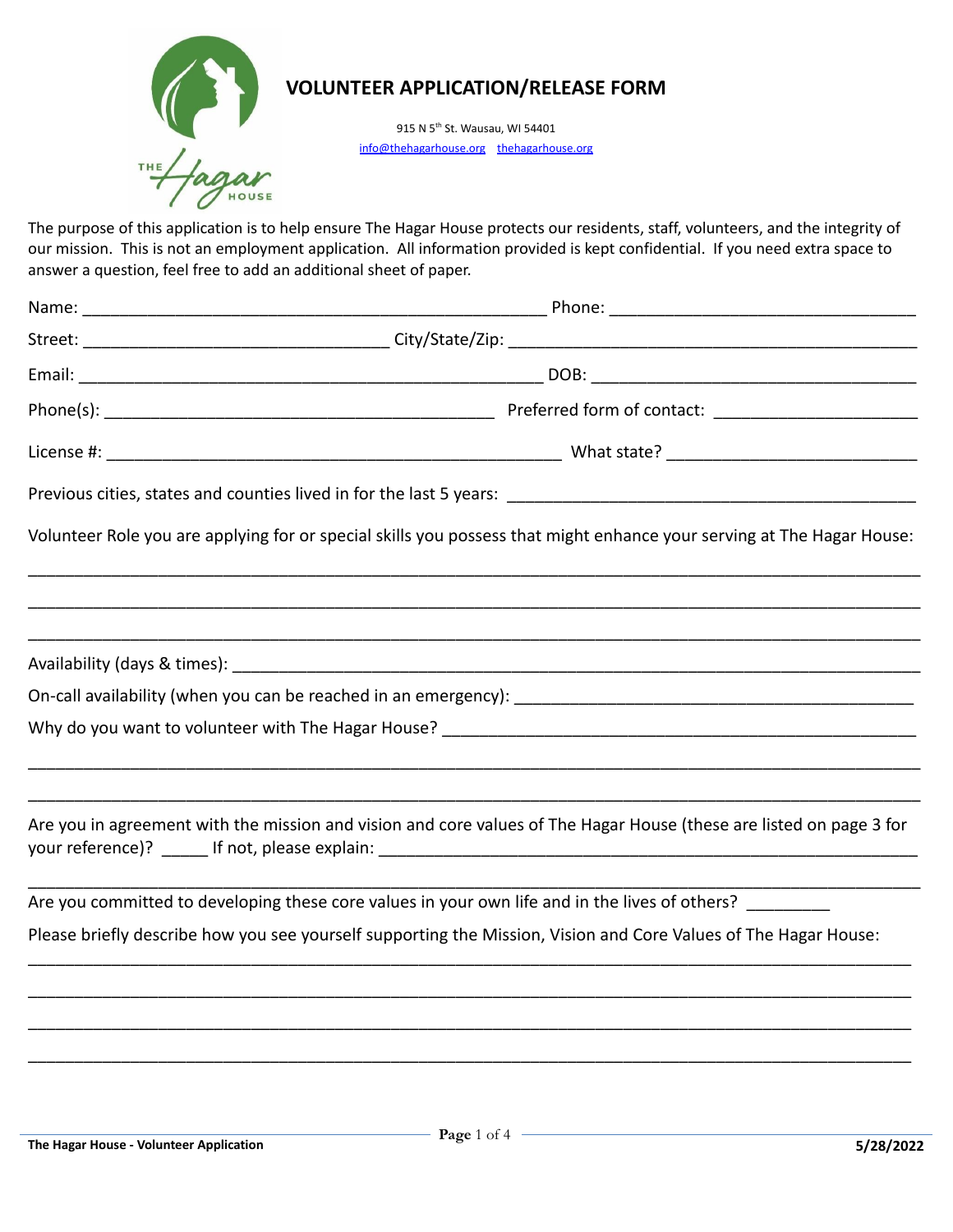#### **PERSONAL BACKGROUND**

 Have you ever been charged, have charges pending or have you ever committed an act of neglect, physical abuse, sexual abuse? \_\_\_\_\_\_\_\_ If yes, please explain, include the date and disposition: \_\_\_\_\_\_\_\_\_\_\_\_\_\_\_\_\_\_\_\_\_\_\_\_\_\_\_\_\_

\_\_\_\_\_\_\_\_\_\_\_\_\_\_\_\_\_\_\_\_\_\_\_\_\_\_\_\_\_\_\_\_\_\_\_\_\_\_\_\_\_\_\_\_\_\_\_\_\_\_\_\_\_\_\_\_\_\_\_\_\_\_\_\_\_\_\_\_\_\_\_\_\_\_\_\_\_\_\_\_\_\_\_\_\_\_\_\_\_\_\_\_\_\_\_

| Have you ever suspended or terminated your employment or had your employment suspended or terminated for<br>reasons relating to allegations of physical or sexual abuse?<br>If yes, please explain, include the date and<br>name and contact information of employer: |  |  |
|-----------------------------------------------------------------------------------------------------------------------------------------------------------------------------------------------------------------------------------------------------------------------|--|--|
| المفارك والمتحدث والمستحل والمستحدث والمارين والمتحدث والمتابعة والمتحدث والمستحدث والمستحدث والمستحدث والمستحدث والمستحدث                                                                                                                                            |  |  |

 Have you ever been suspended and/or had any license or certificate suspended or revoked for reasons relating to allegations of physical or sexual abuse? \_\_\_\_\_\_\_\_\_ If yes, please indicate the date, nature of allegations, the disposition and the license or certificate granting agency: \_\_\_\_\_\_\_\_\_\_\_\_\_\_\_\_\_\_\_\_\_\_\_\_\_\_\_\_\_\_\_\_\_\_\_\_\_\_\_\_\_\_\_\_\_\_\_

| Have you ever been treated for alcohol or any other substance abuse?              | If yes, explain: |
|-----------------------------------------------------------------------------------|------------------|
| Have you used illegal drugs, abused alcohol or other substances in the past year? | If yes, explain: |

\_\_\_\_\_\_\_\_\_\_\_\_\_\_\_\_\_\_\_\_\_\_\_\_\_\_\_\_\_\_\_\_\_\_\_\_\_\_\_\_\_\_\_\_\_\_\_\_\_\_\_\_\_\_\_\_\_\_\_\_\_\_\_\_\_\_\_\_\_\_\_\_\_\_\_\_\_\_\_\_\_\_\_\_\_\_\_\_\_\_\_\_\_\_\_

Have you ever been treated for a psychiatric disorder? \_\_\_\_\_\_\_\_\_\_\_\_\_\_\_\_\_If yes, please explain: \_\_\_\_\_\_\_\_\_\_\_\_\_\_\_\_\_\_\_\_

 Are there any past or present issues (spiritual, physical, emotional, mental, social) which would hinder your ability to serve in any capacity at The Hagar House? \_\_\_\_\_\_\_\_\_\_\_\_\_\_\_\_\_\_\_\_\_\_\_\_\_\_\_\_\_\_\_\_\_\_\_\_\_\_\_\_\_\_\_\_\_\_\_\_\_\_\_\_\_\_\_\_\_\_\_\_\_

\_\_\_\_\_\_\_\_\_\_\_\_\_\_\_\_\_\_\_\_\_\_\_\_\_\_\_\_\_\_\_\_\_\_\_\_\_\_\_\_\_\_\_\_\_\_\_\_\_\_\_\_\_\_\_\_\_\_\_\_\_\_\_\_\_\_\_\_\_\_\_\_\_\_\_\_\_\_\_\_\_\_\_\_\_\_\_\_\_\_\_\_\_\_\_\_

\_\_\_\_\_\_\_\_\_\_\_\_\_\_\_\_\_\_\_\_\_\_\_\_\_\_\_\_\_\_\_\_\_\_\_\_\_\_\_\_\_\_\_\_\_\_\_\_\_\_\_\_\_\_\_\_\_\_\_\_\_\_\_\_\_\_\_\_\_\_\_\_\_\_\_\_\_\_\_\_\_\_\_\_\_\_\_\_\_\_\_\_\_\_\_

### **REFERENCES**

 Please list 3 adults you have known for at least 1 year, who are not related to you, and have a definite knowledge of your character and giftedness.

| Name | Nature of Association | Phone | <b>Email Address</b> |  |
|------|-----------------------|-------|----------------------|--|
| Name | Nature of Association | Phone | <b>Email Address</b> |  |
| Name | Nature of Association | Phone | <b>Email Address</b> |  |

For office use ONLY: BC\_\_\_\_ CCAP\_\_\_ WI Reg Sex Off\_\_\_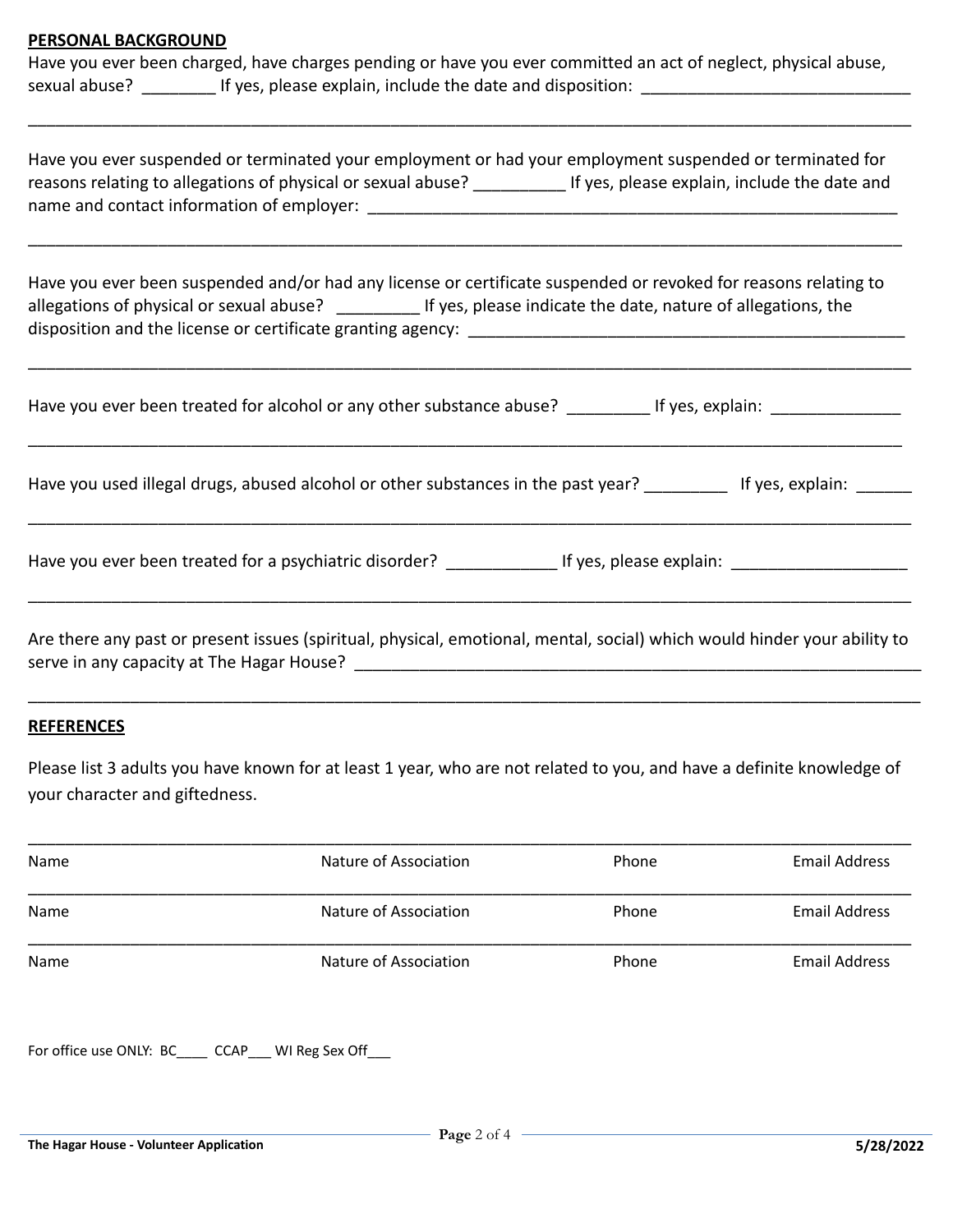# **The Hagar House**

 The Hagar House depends upon volunteers to assist in the daily operation of the house. We truly appreciate you sharing your time and talent. We are always in need of volunteers to perform a wide variety of tasks. Your time commitment is your decision. We are thrilled to have your special expertise for as much or as little time as you have available. The relationship between volunteers, staff and residents is of mutual respect for each person's gifts. The goal of a volunteer will be to assist The Hagar House Staff in providing a grace-based community of support in a family environment. It is our hope to provide resources to equip and empower single mothers and their children and we depend upon our volunteers to help us reach our shared goals.

## **MISSION, VISION, CORE VALUES**

 **Mission:** Freeing single mothers from cycles of crisis through a Christ-centered community  **Vision:** Empowering single mothers – transforming generations  **Core Values:**  Compassion – Serving one another in love and grace Connection – We are created to be in relationship with God and with one another Integrity – Demonstrating responsibility and accountability

Growth – Cultivating our God-given design and purpose together

Hope – Confidence in God's desire and ability to work all things for good

## **PHILOSOPHY**

 Residents, visitors, staff members and our volunteers should feel welcome when entering the doors of The Hagar House. As a volunteer, please use discretion regarding personal philosophy and/or religious beliefs and dispensing advice. Many times, our most important gift is sincere listening and modeling of the characteristics we hope to impart. The Hagar House exists to provide support to the residents as each explores her own path to emotional and financial independence. If you have any questions regarding this issue, please check with a staff member.

## **VOLUNTEER PLEDGE**

 I, \_\_\_\_\_\_\_\_\_\_\_\_\_\_\_\_\_\_\_\_\_\_\_\_\_\_\_\_\_\_\_\_\_\_\_\_\_\_\_\_\_\_\_\_\_\_\_, hereby pledge that as long as I am a volunteer for The Hagar House or am representing the organization in any capacity, I will adhere to all policies and procedures of The Hagar House. I will treat all conversations that I am a part of and hear as confidential.

 As a volunteer for The Hagar House, my life is an example to the women and families I may be guiding; therefore, I will lead my own life according to the values which The Hagar House attempts to impart to its residents. Finally, I will treat all information that I obtain on individual clients/residents of The Hagar House as completely confidential, both during and after my association with The Hagar House.

 The information provided in this form is correct and to the best of my knowledge. I understand that in signing this document, I authorize verification of this information through communication with any person or organization named herein. I authorize any references listed to give The Hagar House any information (including opinions) that they may have regarding my character and suitability for work. I release from liability any person or organization which provides such information. I also recognize that various volunteer positions require background checks and I hereby authorize The Hagar House to perform a background check if necessary. Should my application be accepted, I agree to be bound by the bylaws and policies of The Hagar House and refrain from un-scriptural conduct in the performance of my activities on behalf of The Hagar House.